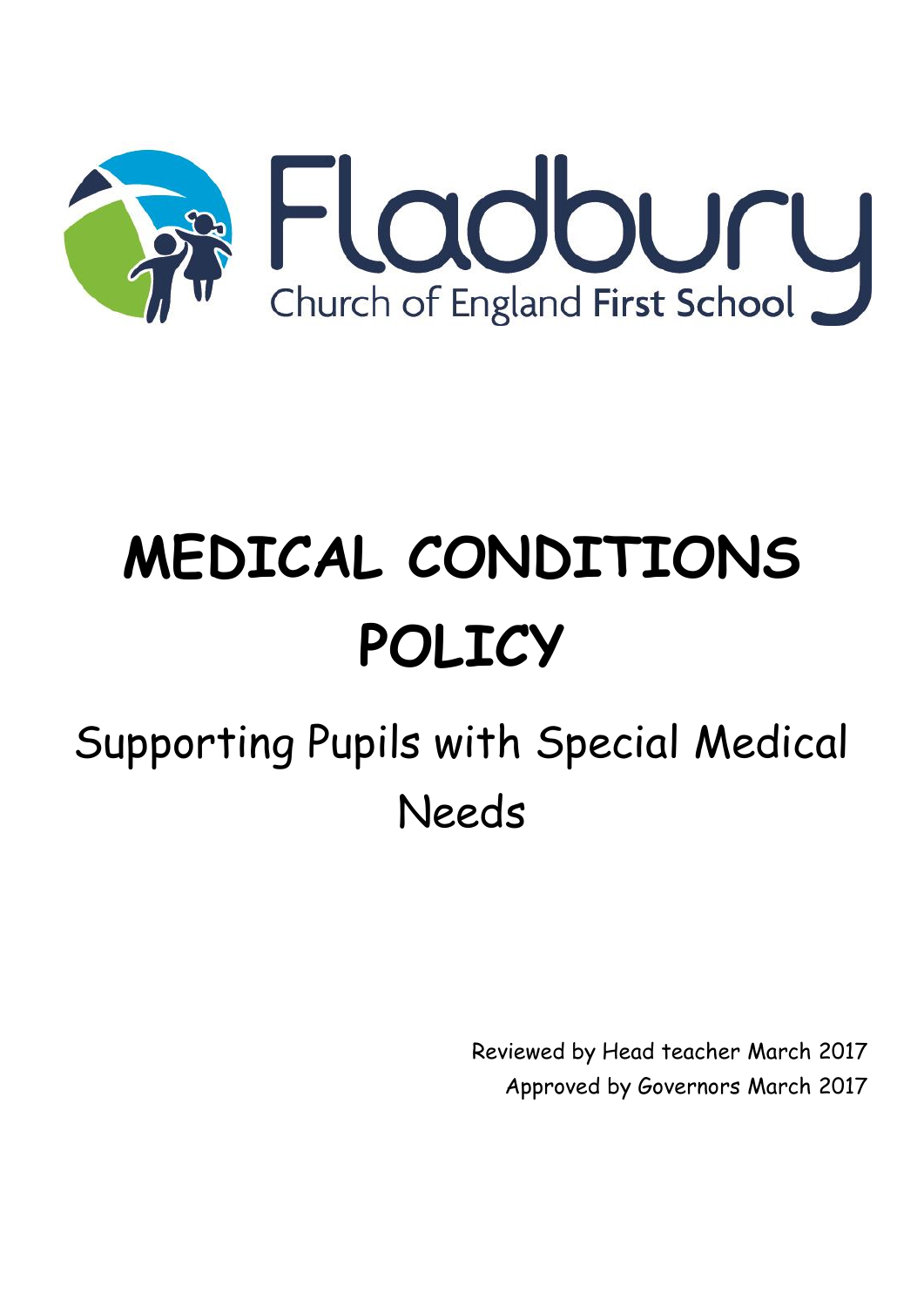#### **INTRODUCTION**

The staff and governors of Fladbury First School are wholly committed to pursuing a policy of inclusive education that welcomes and supports pupils with medical conditions. This policy is designed to support the management of medication and medical care in school and to support individual pupils with medical needs. Children need to be fit and well to cope with a busy school day and to fully participate in all activities. However, many children will need to take medicines during the day at some time whilst they are at Fladbury School. This will usually be for a very short period, perhaps to finish a prescribed course.

Most medications can be given at home, with doses fitted in around the school day. However, occasionally this is not possible and as long as the guidance in this policy is adhered to, the medication can be administered in school.

#### **DEFINITION**

Pupils' medical needs may be broadly summarised as being of two types: (a) Short-term affecting their participation in school activities which they are on a course of medication.

(b) Long-term potentially limiting their access to education and requiring extra care and support (deemed special medical needs).

#### **RATIONALE**

LAs and schools have a responsibility for the health and safety of pupils in their care. The Health and Safety at Work Act 1974 makes employers responsible for the health and safety of employees and anyone else on the premises. In the case of pupils with special medical needs, the responsibility of the employer is to make sure that safety measures cover the needs of all pupils at the school. This may mean making special arrangements for particular pupils who may be more at risk than their classmates. Individual procedures may be required. The employer is responsible for making sure that relevant staff know about and are, if necessary, trained to provide any additional support these pupils may need.

The Children and Families Act 2014, from September 2014, places a duty on schools to make arrangements for children with medical conditions. Pupils with special medical needs have the same right of admission to school as other children and cannot be refused admission or excluded from school on medical grounds alone. However, teachers and other school staff in charge of pupils have a common law duty to act in loco parentis and may need to take swift action in an emergency. This duty also extends to teachers leading activities taking place off the school site. This could extend to a need to administer medicine.

The prime responsibility for a child's health lies with the parent who is responsible for the child's medication and must supply the school with all relevant information.

It is our aim to provide a clear policy that is understood and accepted by all staff, parents and children, providing a sound basis for ensuring that children with medical needs receive proper care and support in school, and that for such children attendance is as regular as possible.

The policy includes:

- · A clear statement of parental responsibilities in respect of medicines
- · Roles and responsibilities of staff administering medicines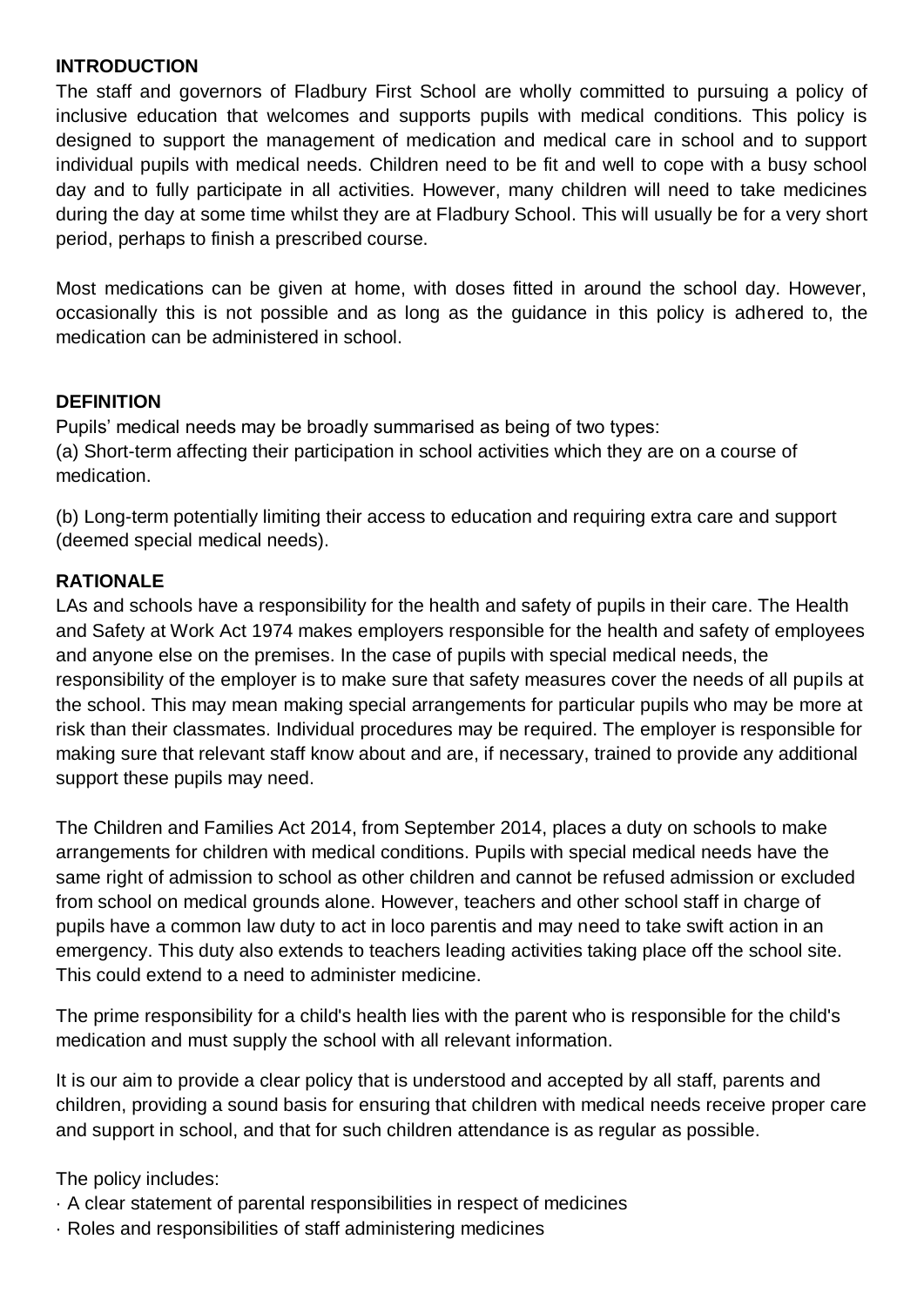- · Procedures for managing prescription medicines which need to be taken in the school day
- · Procedures for managing prescription medicines on outings and trips
- · Written permissions from parents for medicines
- · Circumstances in which children may take non-prescription medicines
- · Assisting children with long term medical needs
- · Staff training
- · Record keeping
- · Safe storage of medicines
- · The school's emergency procedures
- · Risk assessment and management procedures
- . Management of medical conditions

# **RESPONSIBILITIES**

- a) Parents or guardians have prime responsibility for their child's health and should provide the school with up to date information about their child's medical conditions, treatment and/or any special care needed. If their child has a more complex medical condition, they should work with the school nurse or other health professionals to develop an individual healthcare plan, which will include an agreement on the role of the school in managing any medical needs and potential emergencies. It is the parent/carers responsibility to make sure that their child is well enough to attend school.
- b) There is no legal duty which requires school staff to administer medication; this is a voluntary role. While teachers have a general professional duty to safeguard the health and safety of their pupils and to act in 'loco parentis', that is, to act as any reasonable parent would, this does not imply a duty or obligation to administer medication. Staff will have access to information on pupils' medical conditions and actions to take in an emergency. Staff managing the administration of medicines and those who administer medicines such as asthma inhalers and epi pens, will receive appropriate training and support from health professionals.
- c) The policy of this school is not to administer medication or medical care unless the pupil has a medical condition, which if not managed, could prove detrimental to their health or limit access to education. The head teacher accepts responsibility, in principle, for school staff administering or supervising the taking of prescribed medication or medical care during the school day only where it is absolutely necessary.

#### **PRESCRIBED MEDICINES**

a) Only prescribed medicines will be accepted and should be brought to school and only when essential; that is, where it would be detrimental to a child's health if the medicine were not administered during the school day. Medicines prescribed 'three times a day' should be administered ''before school, after school and at night''. However, parents and carers are allowed into school to administer medication if they so desire.

b) Exceptions to this are pupils on health care plans who have individual medical needs requiring emergency medication to treat specific conditions, such as anaphylaxis.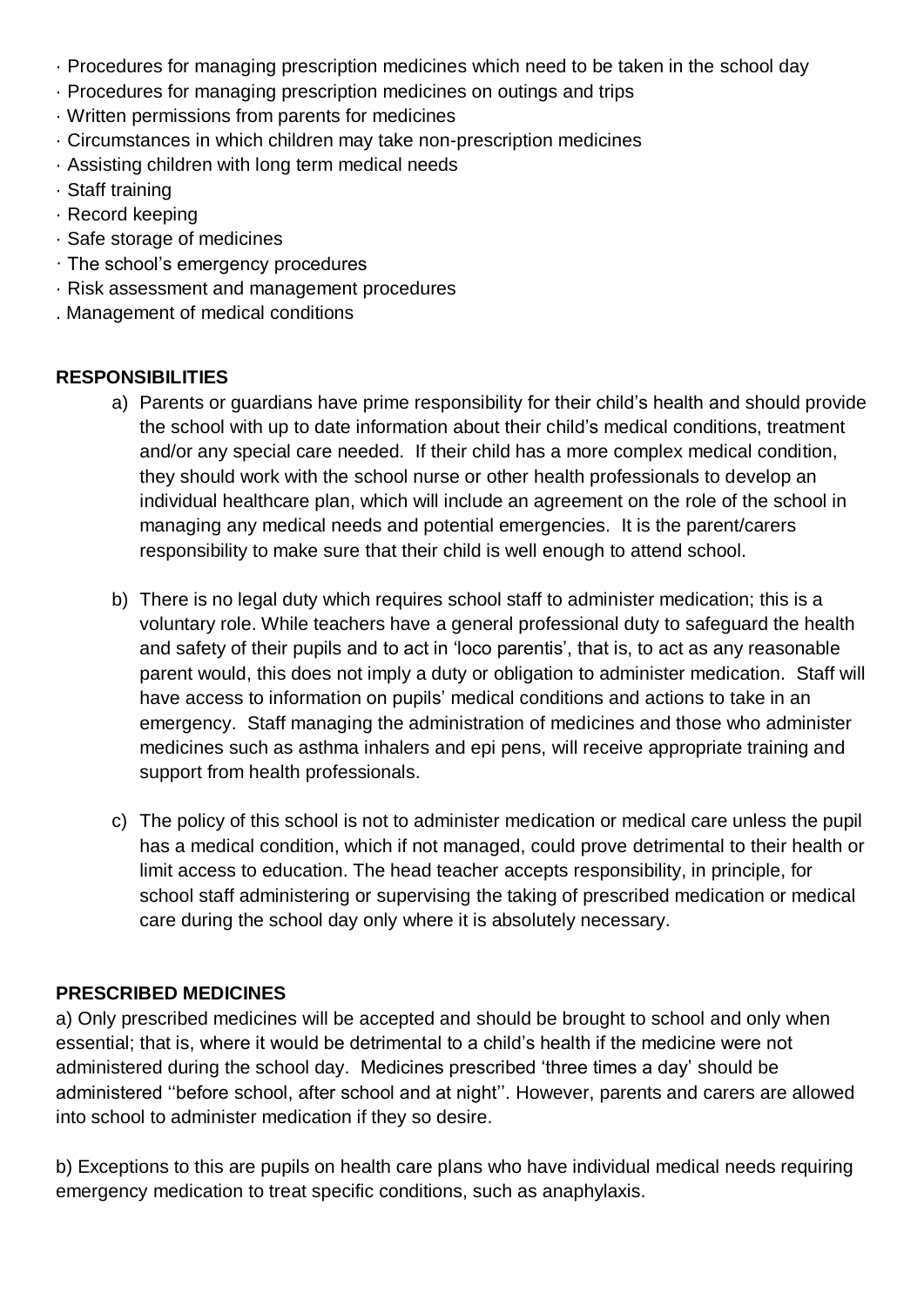c) This school will only accept medicines that have been prescribed by a doctor, dentist, nurse prescriber or pharmacist prescriber and are presented in the original container dispensed by a pharmacist and include the pupil's name, prescriber's instructions for administration and dosage. Medicines taken out of the container will not be accepted

d) Parents must complete a "Parental consent/permission form for medication" and will be responsible for proving the correct information to school

- e) Medication must be delivered to and collected from **the office** at the beginning and end of the day **by an adult** (i.e. not a child)
- f) Medicines must be stored safely in the pharmacist's original container and clearly labelled with the child's name, the dosage and instructions for administration.
- g) Medication requiring refrigeration is stored in the staffroom fridge.

h) Emergency medications such as Epi-pens and asthma inhalers should be readily available in a clearly labelled container in the school office. Children should know where their medicines are stored; they should not be locked away.

i) Parents are ultimately responsible for checking expiry dates on their children's medicines and replacing as necessary. The office manager will also check medication expiry dates twice a year.

#### **NON-PRESCRIBED MEDICINES**

Non-prescribed medicines will only be administered with prior written permission from parents (orange form completed) in extreme circumstances such as residential trips. Staff will check the medicine has previously been administered without adverse effect and the orange form must be completed. Staff will never administer medicines containing aspirin unless prescribed by a doctor. Staff will never administer medication containing ibuprofen to children who are asthmatic.

# **ADMINISTERING MEDICINES**

The Head Teacher will accept responsibility for members of school staff for giving or supervising children taking prescribed medication during the school day, as long as prior agreement has been given and where those members of staff have volunteered to do so and have agreed to adhere to this policy, signing it to demonstrate so. (Teacher's conditions of employment do not require them to give, or supervise, a child taking medicines.)

a) Following written consent using Request for Fladbury First School to Administer Medication Form (orange form), any member of staff administering medicines to a pupil should check:

- The child's name
- Name of medication
- The prescribed dose
- Expiry date
- Written instructions provided by the prescriber on the label or container

If in doubt about any procedure, staff will not administer the medicine before checking with parents or a health professional before taking further action.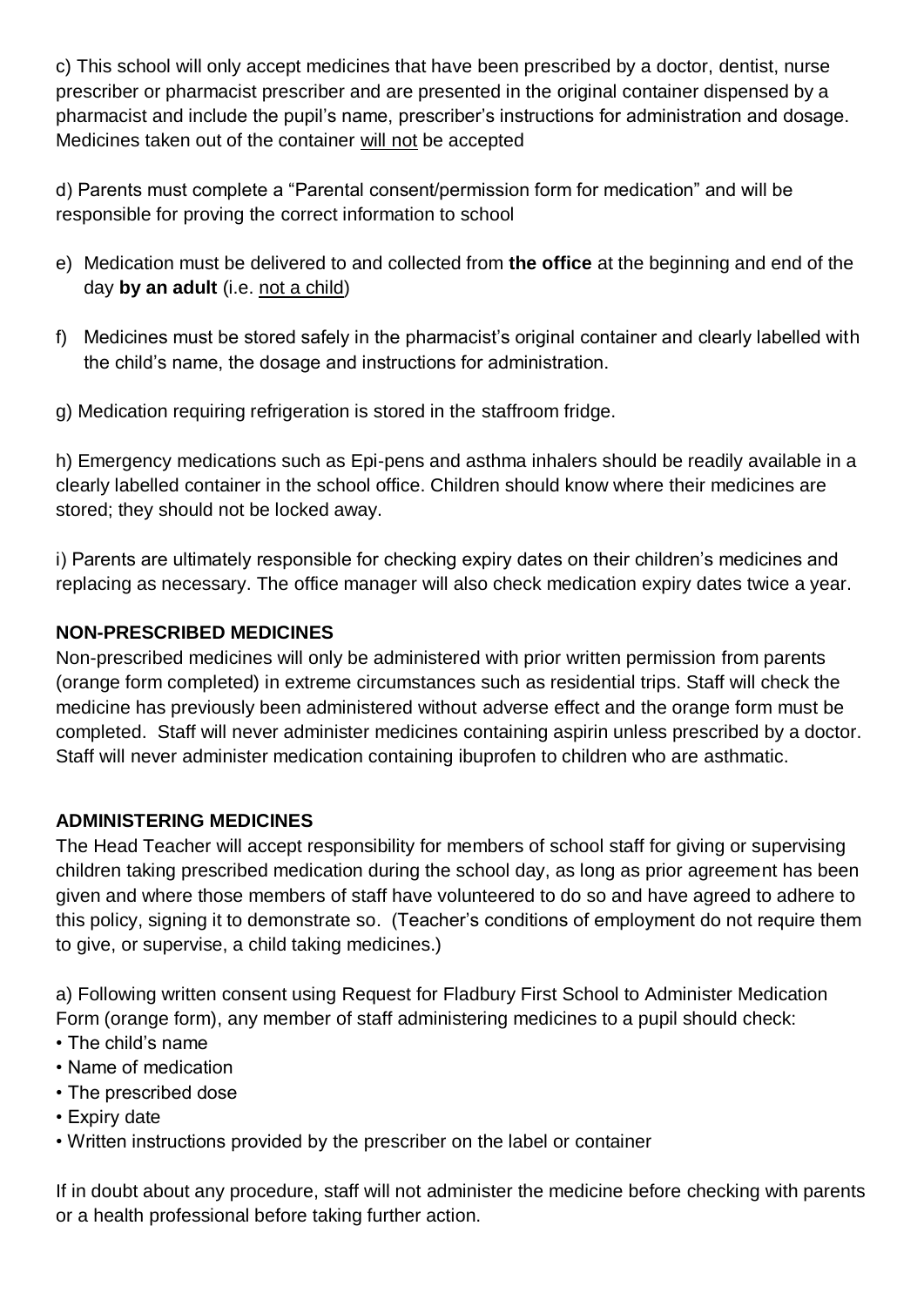b) A written record must be kept following administration of medicines to pupils, using the form kept within the First Aid folder. 2 staff signatures are required.

c) All medicines will be kept in a secure place not accessible to children

d) If children refuse to take medication, staff will not force them and parents will be informed immediately

# **LONG-TERM MEDICAL NEEDS**

Where a pupil has a chronic illness, medical or potentially life threatening condition, the school will initiate a health care plan to meet individual needs and support the pupil. This will be drawn up by health care professionals in consultation with the child's parents or guardians and will contain the following information:

- Definition and details of the condition
- Special requirements e.g. dietary needs, pre-activity precautions
- Treatment and medication
- What action to take/not to take in an emergency
- Who to contact in an emergency
- Staff training where required
- The role the staff can play
- Consent and agreement

# **RECORDS**

a) Requests for updated medical conditions such as an asthma care plan are distributed to parents at the beginning of each school year. These are collated by office manager and registered and recorded in the first aid folder kept in the office, class registers and on display in the staffroom. All staff have access to this information and actions to take in an emergency.

b) Children with food allergies have their photographs and details displayed in the staffroom/office and in every school register to ensure that food products are safe for children.

c) Updated medical conditions and reviews of policies and practice are monitored and disseminated by the office manager in liaison with the class teacher.

# **DISPOSAL OF MEDICINES**

a) Staff should not dispose of medicines. Parents are responsible for ensuring that date-expired medicines are returned to a pharmacy for safe disposal. They should also collect medicines held at the end of each year. Any medicines that have not been collected should be taken to a local pharmacy for safe disposal.

b) Used Epi-Pens should be disposed of via the emergency ambulance crew only

# **EMERGENCY PROCEDURES**

a) All staff are aware of procedures when dealing with a medical emergency. These should be supervised by a trained First Aider.

b) All staff are aware of pupils on a health care plan and understand the need to follow agreed emergency support.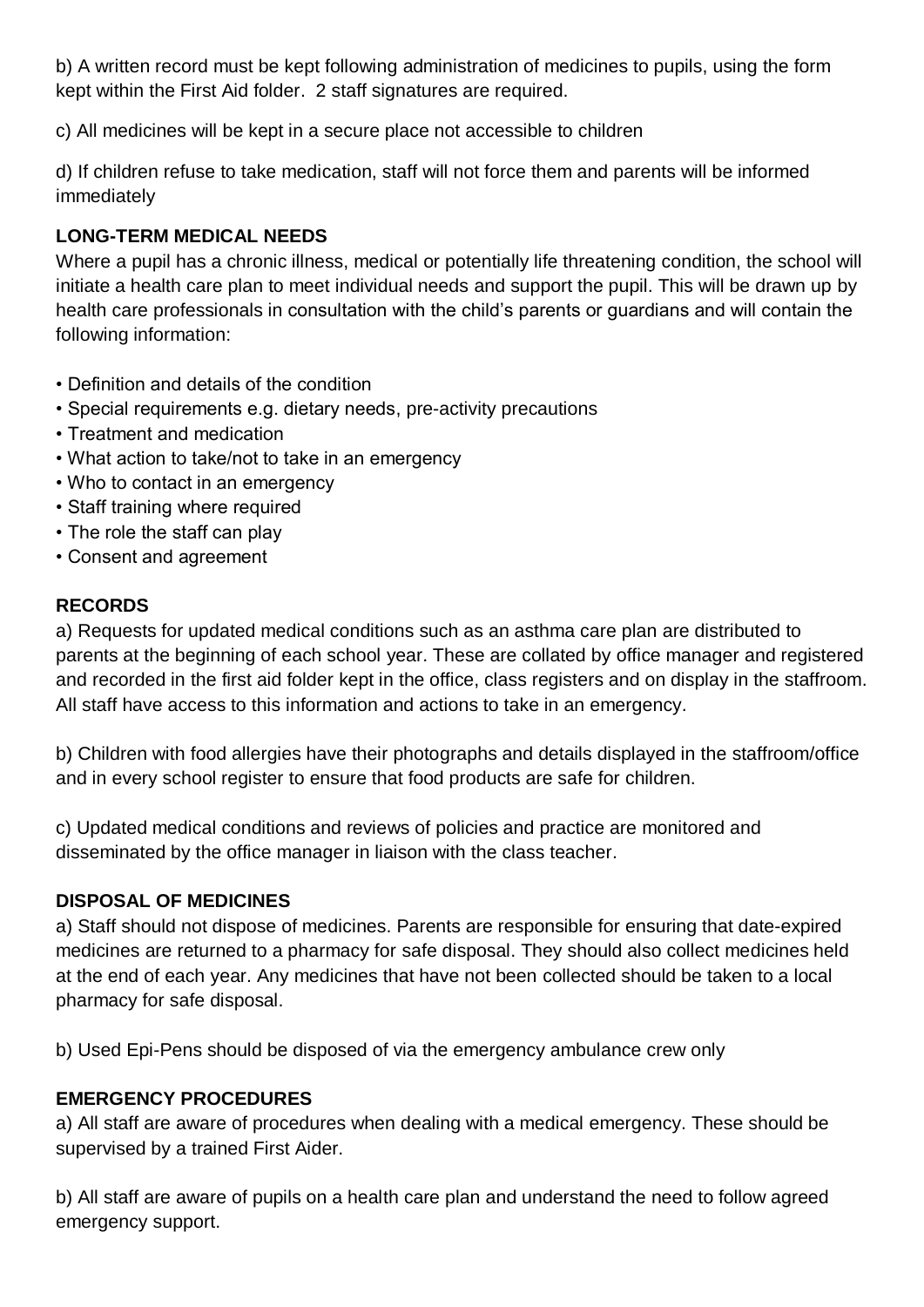c) All staff know how to call the emergency services; guidance is displayed on the school office noticeboard.

d) In the event of an emergency, every effort will be made to contact a parent so that they may accompany their child to hospital. If this is not possible, a member of staff will accompany the child to hospital by ambulance and stay until the parent arrives. Health care professionals are responsible for any decisions on medical treatment when parents are not available.

#### **EDUCATIONAL VISITS**

a) This school actively encourages children with medical needs to participate in trips and visits. Staff will aim to facilitate reasonable adjustments to enable pupils with medical needs to participate fully and safely on visits. Risk assessments will be used to highlight any potential difficulties and ensure procedures are in place to support pupils. Additional staff/adults will be considered for this purpose.

b) Prior to an overnight school trip, parents must complete an up-to-date medical questionnaire about pupil's current general health and medication. Prescribed medication will be administered, providing parents have completed the orange form . Parents are invited to provide written consent to enable staff to act 'in loco parentis' and administer Calpol analgesia if required. Where this is refused, parents are requested to discuss alternative support measures with staff.

c) Accompanying staff will be aware of any medical needs and relevant emergency procedures. A copy of health care plans will be taken on all visits as well as emergency medication that may be required.

# **STAFF TRAINING**

a) A log of staff training is kept and reviewed every 12 months to ensure new staff receive training.

b) Staff training is provided to support the administration of emergency medications such as Epipens or insulin. The school keeps a register of staff who have undertaken the relevant training. Only staff who have received this training should administer such medications.

c) Fladbury First School has several appointed First Aiders and Paediatric First Aiders. Training is reviewed regularly and updated every three years. The following Staff are trained First Aiders: Mrs Alison Marlow, Mrs Cole, Mrs Jo O'Malley and Mrs Kirby All staff are trained epi-pen administrators

# **MEDICAL CONDITIONS**

#### **ASTHMA**

This school recognises that asthma is a widespread, potentially serious, but controllable condition and encourages pupils with asthma to achieve their potential in all aspects of school life.